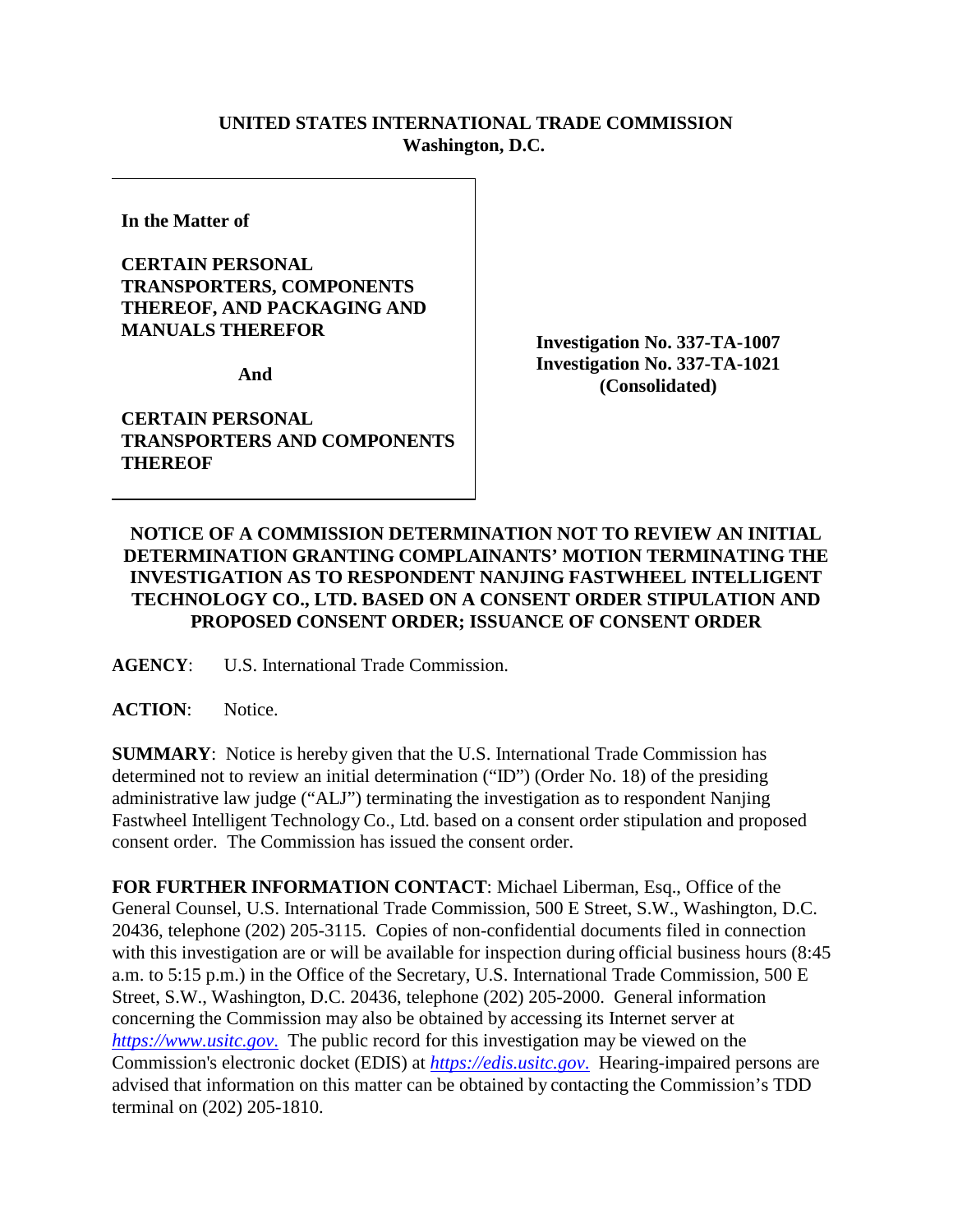**SUPPLEMENTARY INFORMATION**: The Commission instituted Inv. No. 337-TA-1007, *Certain Personal Transporters, Components Thereof, and Packaging and Manuals Therefor* under section 337 of the Tariff Act of 1930, as amended, 19 U.S.C. § 1337 ("section 337"), on June 24, 2016, based on a complaint filed by Segway, Inc. of Bedford, New Hampshire; DEKA Products Limited Partnership of Manchester, New Hampshire; and Ninebot (Tianjin) Technology Co., Ltd. of Tianjin, China (collectively, "Complainants"). 81 *Fed. Reg.* 41342-43 (Jun. 24, 2016). The complaint alleges a violation of section 337 by reason of infringement of certain claims of U.S. Patent Nos. 6,302,230; 6,651,763; 7,023,330; 7,275,607; 7,479,872; and

9,188,984; and U.S. Trademark Registration Nos. 2,727,948 and 2,769,942. The notice of investigation named numerous respondents. The Commission's Office of Unfair Import Investigations ("OUII") was named as a party.

On September 21, 2016, the Commission instituted Inv. No. 337-TA-1021, *Certain Personal Transporters and Components Thereof*, based on a complaint filed by the same Complainants. 81 *Fed. Reg.* 64936-37 (Sept. 21, 2016). The complaint alleges a violation of section 337 by reason of infringement of certain claims of U.S. Patent Nos. 6,302,230 and 7,275,607. The notice of investigation named numerous respondents. OUII was also named as a party. The Commission assigned Investigation No. 337-TA-1021 to ALJ Shaw, the presiding ALJ in Investigation No. 337-TA-1007, and directed him to consolidate these investigations. *See id*. at 64937.

On October 13, 2016, Complainants and respondent Nanjing Fastwheel Intelligent Technology Co., Ltd. ("Fastwheel") filed a joint motion to terminate this investigation based on consent order stipulation and proposed consent order. The Commission investigative attorney filed a response in support of the motion. No other responses were filed.

On November 15, 2016, the ALJ issued an ID (Order No. 18). The ALJ found that Consent Order Stipulation complies with the requirements of Commission Rule 210.21(c)(3), and that the proposed Consent Order complies with the requirements of Commission Rule 210.21(c)(4). Order No. 18 at 2 (citations omitted). The ALJ stated that he did not find any evidence that terminating this investigation as to Fastwheel based on the Consent Order Stipulation and the proposed Consent Order would be contrary to the public interest. *Id*. at 3. Based on the foregoing, the ALJ granted the motion. No party petitioned for review of the subject ID, and the Commission has determined not to review it.